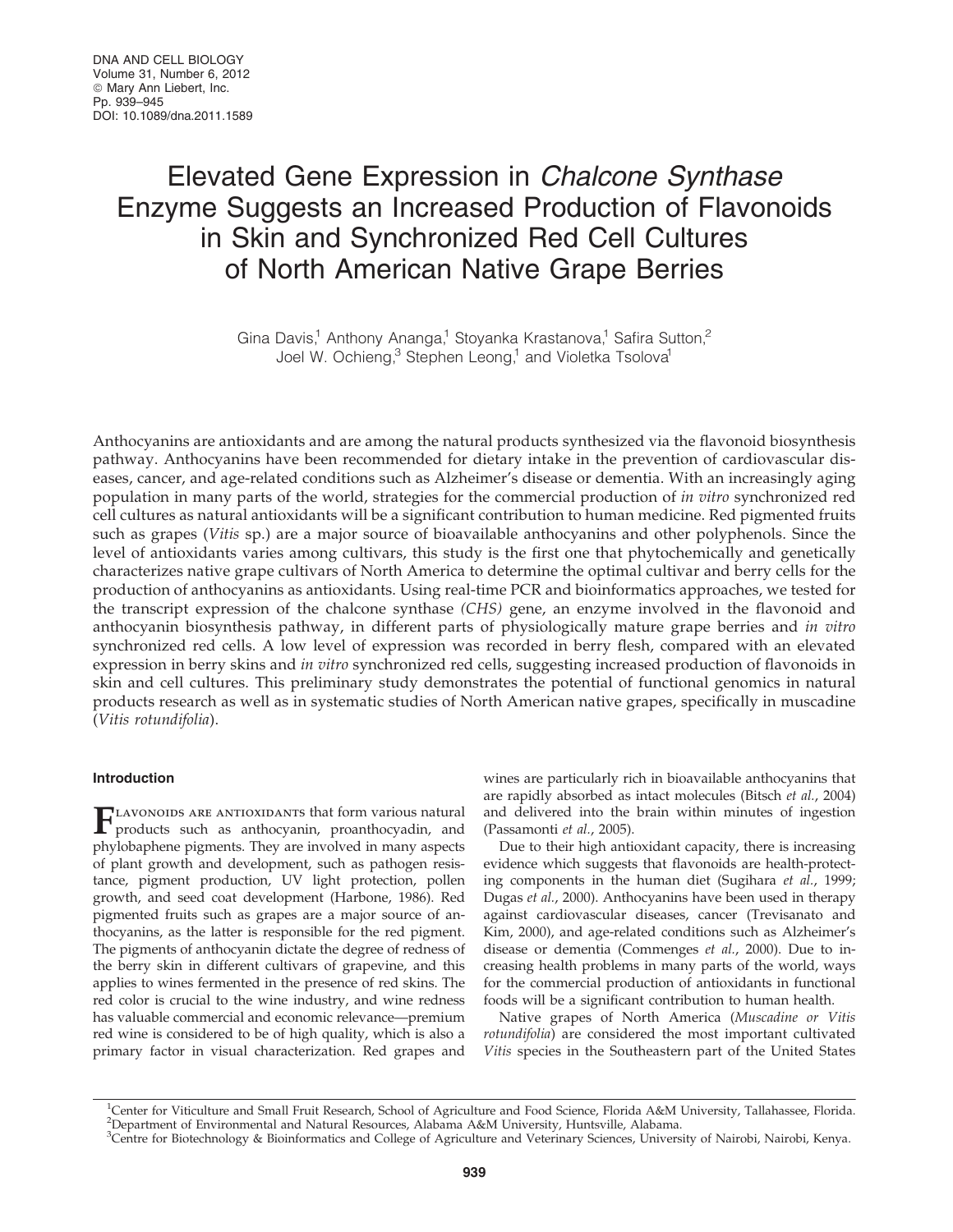due to their possession of a high level of antioxidants. However, the lack of genomic studies and the phytochemistry of muscadine has limited the rapid discovery of genes that influence specific traits within the species. Available information indicates that muscadine grape genotypes contain several unique polyphenolic compounds that are beneficial in the human diet. Apart from being the only cultivar producing ellagic acid, muscadine contains important genetic resources that are not utilized in grape breeding (Samuelian et al., 2009b).

Chalcone synthases (CHS) is the first committed enzyme in the flavonoid pathway that facilitates the stepwise synthesis of chalcone. The function of CHS is believed to be a regulatory focal point of substrate flow between the flavonoid pathway and the other competing directions of the phenylpropanoid pathway. This leads to the diversity of phenolic compounds such as lignins and phytoalexins (Winkel-Shirley, 2001; Szalma et al., 2002). Genes encoding CHS constitute a multigene family in which the copy number varies among the plant species, and functional divergence appears to have repeatedly occurred (Tuteja et al., 2004; Yang et al., 2004). The expression of the CHS gene in fruit tissue is developmentally regulated and associated with fruit coloring (Aharoni and O'Connell, 2002; Kumar and Ellis, 2003). CHS is encoded by a single gene in Arabidopsis thaliana and by a large multiple gene family in other plants such as soybean and petunia (Koes et al., 1994). In soybean, there are nine members of the CHS gene families sharing high nucleotide sequence identity within their coding regions (Tuteja and Vodkin, 2008). Many genes for the anthocyanin biosynthesis pathway have been isolated and characterized in Vitis vinifera grapes. However, only one member of the CHS gene family (CHS1) has been reported in muscadine (Samuelian et al., 2009a). It is not clear whether there are other CHS gene families available in M. rotundifolia genome.

With an increasingly aging population in many parts of the world, strategies for the commercial production of natural antioxidants from in vitro synchronized red cells of muscadine will be a significant contribution to human medicine. The purpose of this study was to investigate the expression patterns of the muscadine CHS gene in the physiologically mature berries and in vitro synchronized red cell cultures of North American native grapes. This is because our goal is to phytochemically and genetically characterize the native grape cultivars of North America and to determine the tissues that express high anthocyanin levels as potential candidates for the commercial production of anthocyanins as antioxidants.

# Materials and Methods

# Plant materials and cell growth

In vitro synchronized red cell cultures (Fig. 1A, B) established from super-epidermal cells of red berries (Fig. 2A, B) of North American native grapes: muscadinia ''Noble'' var. and aestivalis ''Cynthiana'' var. by Colova, (2011) (patent publication no. US 2011/0054195 A1) were used in this study. The cells were grown in a growth chamber at 23°C under a white light (150  $\mu$ E m<sup>-2</sup>S<sup>-1</sup>) with a 16 h light/ 8 h dark cycle. The callus developed produces anthocyanin, and it is red in color. Figure 2A and B shows the two varieties that were used to initiate the in vitro cell lines at the physiological maturity stage. They are grown at the experimental vineyard of the Florida A&M University in Tallahassee, Florida.

## Maintenance of cell cultures

The cells were maintained in B-5 media in petri plates, as described by Gollop et al. (2002). The cultures were transferred to a fresh medium every 30 days or when thickness and the required color were attained. To transfer the cells, light forceps were gently used to scoop off the top layers of the cells. The cells were gently spread onto new culture media in 3 medium-sized layers in each plate in order to give them enough room to multiply.

#### Protein three-dimensional structure prediction

The Muscadine CHS Structural model was obtained from its amino-acid sequence by using the SWISS MODEL (http://swissmodel.expasy.org) (Kiefer et al., 2009) and Protein Homology/analogy Recognition Engine (PHYRE) (www.sbg.bio.ic.ac.uk/phyre) prediction servers (Altschul et al., 1997, Bennett-Lovsey et al., 2008). The model obtained was classified according to identity percentage.

#### RNA isolation and gel electrophoresis

Samples were prepared from different tissues of Noble and Cynthiana grape varieties (In vitro synchronized red cell cultures, physiologically mature berry skins, and flesh). Total RNA was isolated using the RNeasy Plant Mini Kit according to the manufacturer's protocol. RNA was quantified

FIG. 1. In vitro synchronized red cell cultures established from super-epidermal cells of red berries of North American native grapes: muscadinia Noble var. (A) and aestivalis Cynthiana var. (B) (patent publication no. US 2011/ 0054195A1). Color images available online at www .liebertonline.com/dna

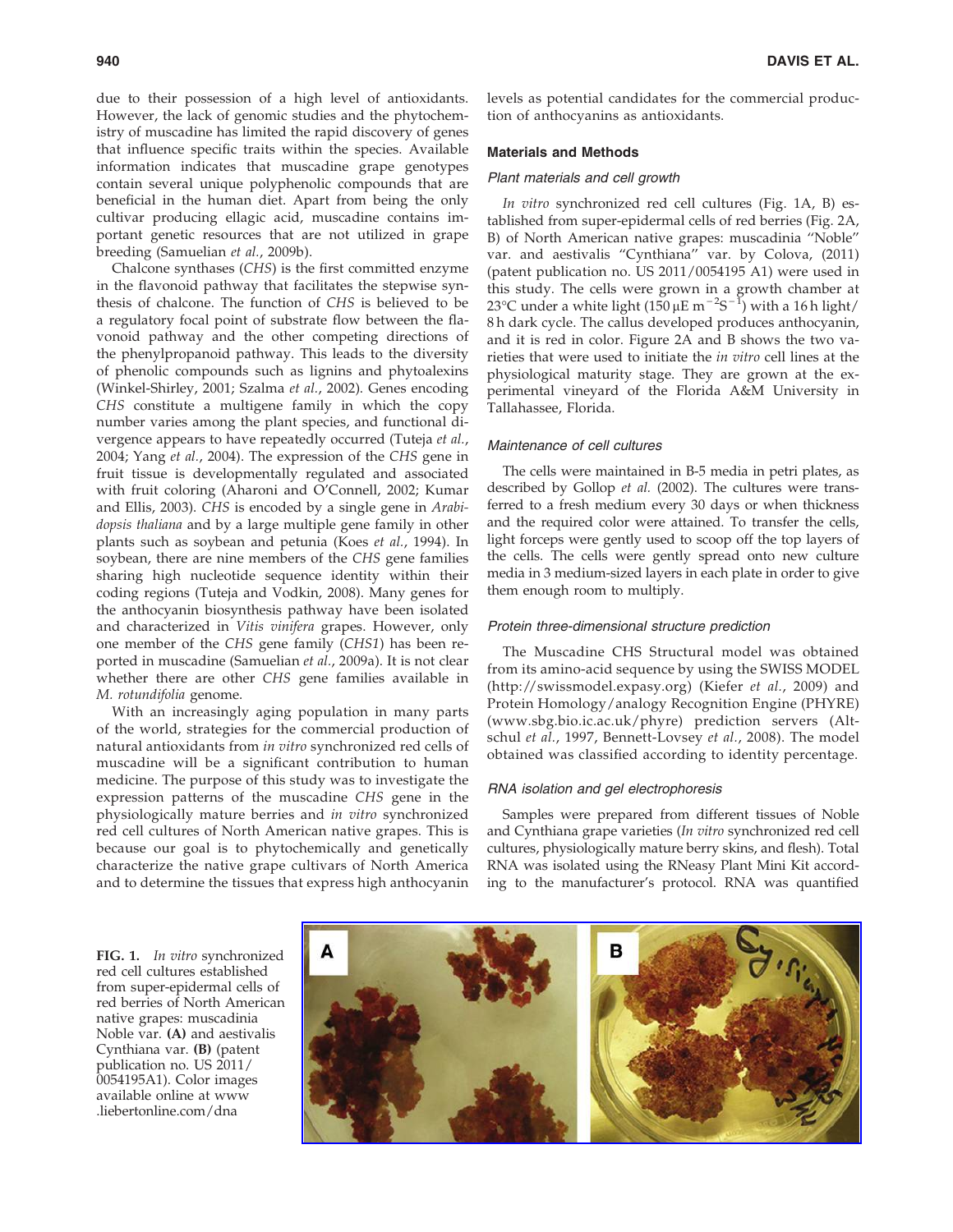

FIG. 2. Physiologically mature berries from Cynthiana var. (A) and Noble var.  $(B)$  used to analyze CHS expression profile. CHS, chalcone synthase. Color images available online at www.liebertonline.com/dna

using UV absorbance, and the inactivity was inspected by formaldehyde agarose gel electrophoresis. Purified RNA was treated with RNase-free DNAse 1, and immediately frozen to –20°C. Formaldehyde gel electrophoresis (1.2% agarose) was used to evaluate the RNA quality. The gel apparatus (including the gel tray and comb) was treated with RNase Away and rinsed with distilled water.

### cDNA synthesis

Total RNA was used in primary gene expression profiling. The SuperScript First-strand Synthesis System for RT-PCR (Invitrogen) was used to synthesize cDNA in a  $20 \mu L$  reaction containing  $1 \mu$ g of DNase I-treated total RNA,  $20 \text{ mM}$  Tris-HCl (pH 8.4), 50 mM KCl, 2.5 mM MgCl2, 10 mM dithiothreitol, 0.5 mg oligo (dT), 0.5 mM each of dATP, dGTP, dCTP, and dTTP, and 200 U SuperScript II Reverse Transcriptase. RNA, dNTPs, and oligo (dT) were mixed first, heated to 65°C for 5 min, and placed on ice until the addition of the remaining reaction components. The reaction was incubated at  $50^{\circ}$ C for  $50$  min, and terminated by heat inactivation at 85°C for 5 min. The cDNA product was treated with 1µL of Rnase H (Invitrogen) for 20 min at 37°C. An identical reaction without the reverse transcriptase was performed to verify the absence of genomic DNA (no-RT control). The cDNA was stored at  $-20^{\circ}$ C until it was ready for use.

## Relative-quantitative real-time PCR using SYBR green assay

Relative-quantitative real-time PCR reactions were performed in a 96-well plate with an iCycler iQ Multicolor Real-Time PCR Detection system (Bio-Rad; Vandesompele et al., 2002), using an iQ SYBR Green Supermix (Bio-Rad) to monitor cDNA amplification, according to the manufacturer's protocol. As a control, parallel amplification reactions of Actin (a housekeeping gene) were also performed. Each primer set was designed based on the 3'-end cDNA sequence of the corresponding gene. The specific primers used for realtime PCR were as follows: for CHS, 5'-TACTCGCTCAA GACGTGTCG-3' (Forward) and 5'-CCTACCCACACA CAACTTCG-3' (Reverse), giving a product of 245 bp; for Actin 5'-TAGAAGCACTTCCTGTGGAC-3' (Forward) and

5¢-GGAAATCACTGCACTTGCTC-3¢ (Reverse), giving a product of 184 bp. RT-PCR was performed using the iQ SYBR Green Supermix (Bio-Rad) on an iQ-Cycler (Bio-Rad) under the following conditions: an initial denaturating cycle  $(2 \text{ min at } 95^{\circ}\text{C})$ , followed by 40 cycles constituted by three steps of denaturation, annealing, and polymerization (20 s at 95°C, 30s at 60°, and 30s 72°C). PCR amplification was done in a  $25 \mu L$  total volume, containing  $3 \mu L$  of diluted cDNA (duplicate),  $0.5 \mu$ M of each primer, and  $11 \mu$ L of  $2 \times i$ Q SYBR Green Supermix. In each experiment, the target and the control were amplified in the same plate with a series of diluted cDNA ( $10^{-5}$ – $10^{-9}$  ng) to generate calibration-specific curves. Three independent experiments were performed for each sample. After the real-time PCR had been performed, the absence of unwanted by-products was confirmed by an automated melting curve analysis and agarose gel electrophoresis of the PCR products.

In all the experiments, three replicates for each RNA sample were included; averages were calculated, and differences in the threshold cycle (Ct) were evaluated. The comparative Ct method was used, which mathematically transforms the Ct data into the relative transcription-level genes. When comparing the expression of CHS in different tissues, the relative quantification of CHS expression was achieved by calibrating its transcription level to that of the reference gene, Actin. The expression level calculated by the formula  $2^{-\Delta\Delta Ct}$  represents the x-fold difference from the calibrator.

#### Search for muscadine CHS-related sequences

Putative CHS sequence was retrieved through Basic Local Alignment Tool (BLAST), homology, and domain searches in public domains, namely GenBank (www.ncbi.ncbi.nlm.nih .gov). The GenBank CHS protein sequence of muscadine (Accession no. ACN30003; Samuelian et al., 2009a) was used for BLAST and homology searches against other plants.

## Multiple sequence alignments and phylogenetic tree construction

Multiple alignment of the putative amino-acid sequence of muscadine CHS was performed using the T-Coffee program (Notredame et al., 2000). The alignment of 14 CHS proteins was summarized using the Plotcon sequence similarity graph (http://bioweb2.pasteur.fr/docs/EMBOSS/plotcon .html), which represents the similarity along the set of aligned sequences. The molecular phylogenetic tree for CHS was built with Neighbor Joining, using p-distance as a substitution model, and Maximum Parsimony methods in MEGA Version 4.0, with 5000 iterations for calculating boostrap confidence levels (Tamura et al., 2007). The phylogenetic tree construction included the sequences for the muscadine CHS protein and/or putative CHS proteins reported in the NCBI database for 13 plants (Table 1).

## Results

#### RT-PCR primers used were specific to the target gene

The CHS fragment showed a sharp peak for the PCR product of the quantitative standard sample, Cynthiana, and Noble at 88°C (Fig. 3). A single melting peak at the same melting temperature was produced for the PCR product of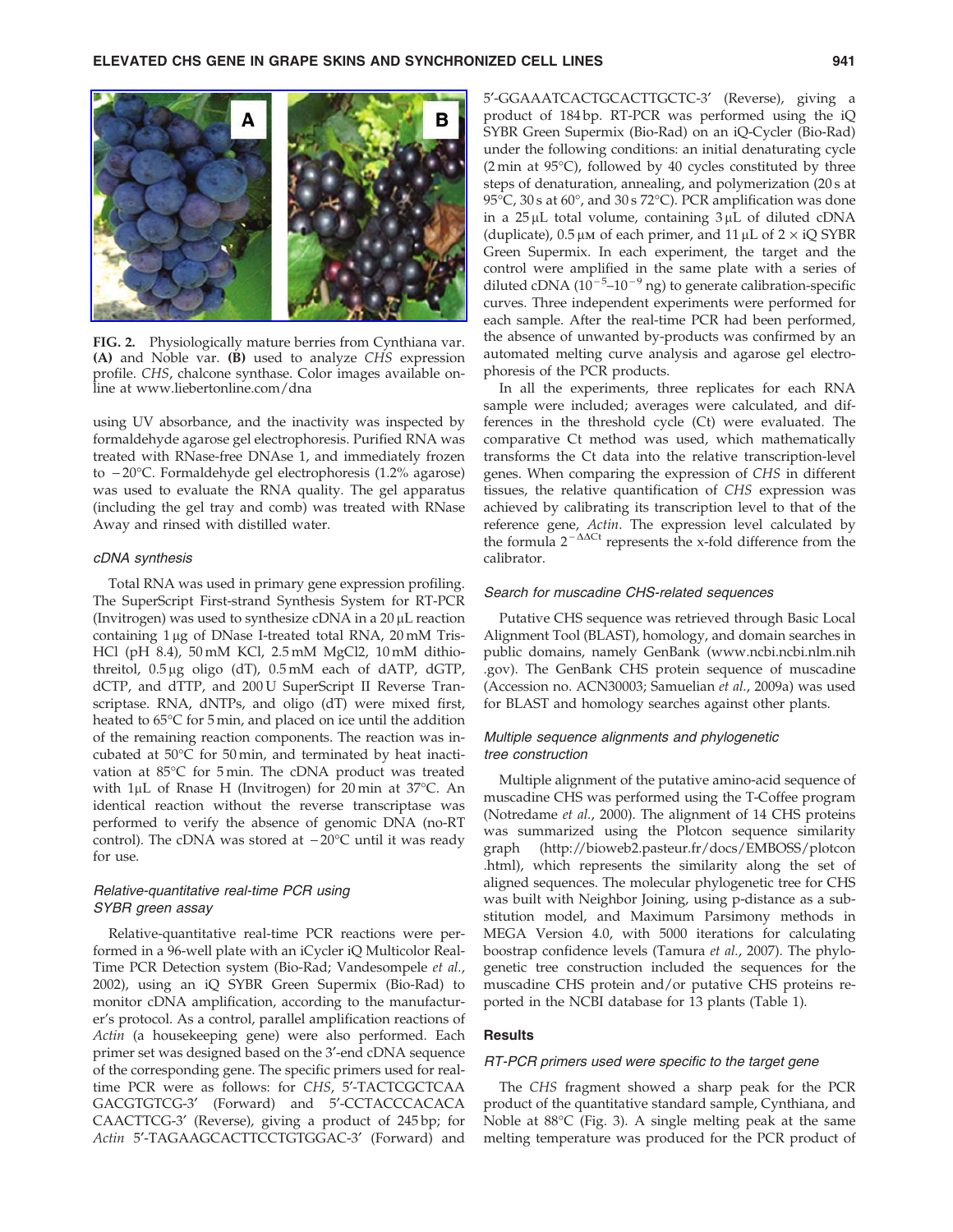Table 1. Percent Similarity of Muscadine Chalcone Synthase Amino-Acid Sequence with Chalcone Synthase Amino Sequence from Other Plant Species

|    | Plant species           | NCBI<br>accession no. | Sequence<br>similarity (%) |
|----|-------------------------|-----------------------|----------------------------|
| 1  | Vitis rotundifolia      | ACN30003              | 100                        |
| 2  | Vitis vinifera          | <b>BAA31259</b>       | 100                        |
| 3  | Camellia japonica       | <b>BAI66465</b>       | 98                         |
| 4  | Gossypium hirsutum      | AEO96985              | 98                         |
| 5  | Camellia chekiangoleosa | ADW11243              | 98                         |
| 6  | Camellia sinensis       | AAO13091              | 98                         |
| 7  | Nelumbo nucifera        | ADD74168              | 98                         |
| 8  | Abelmoschus manihot     | ACE60221              | 98                         |
| 9  | Rhododendron simsii     | <b>CAC88858</b>       | 98                         |
| 10 | Pyrus communis          | ABI79305              | 98                         |
| 11 | Humulus lupulus         | CAK19317              | 98                         |
| 12 | Citrus maxima           | ACX37403              | 99                         |
| 13 | Glycine max             | XP 003553986          | 98                         |
| 14 | Nicotiana alata         | ACS12837              | 98                         |

the cDNA samples. Every PCR product also generated prominent bands with the expected sizes in the gel electrophoresis. These results indicated that nonspecific PCR products were not detected in the analyzed temperature range. The fidelity of the real-time PCR assay is also demonstrated by the lack of specific signals for the no-RT and  $H_2O$  controls and by the Ct determined for each gene.

## cDNA encoding muscadine CHS amplified

The results showed that the CHS transcript accumulated in the skin, flesh, and in vitro synchronized cell cultures of Noble



FIG. 3. Melting curve indicating temperature verses fluorescence [-d(RFU)/dT] for the CHS gene. All reactions with the cDNA template showed one sharp and fully overlapping melting peak, indicating the specificity of primers designed from a partial gene sequence. (A) indicates the melting curve with no peaks for water and no RT controls. (B) indicates the melting temperature of specific products in these reactions. Color images available online at www.liebertonline.com/dna



FIG. 4. Expression profile of CHS in different tissues collected from the muscadine and hybrid berries. A real-time PCR analysis was performed using total RNA from tissues of Cynthiana var. such as red cells (Cy. Cells), skins of physiologically mature berries (Cy. skins), and flesh of physiologically mature berries (Cy. Flesh). Real-time PCR analysis was also performed using total RNA from tissues of Noble var. such as red cells (N. Cells), skins of physiologically mature berries (N. Skins), and flesh of physiologically mature berries (N. Flesh). Actin and ubiquitin were used as an internal control. Data are mean values  $\pm$  SDs from the relative expression of CHS in cells, skins, and flesh analyzed from two independent varieties. \*Significant difference between flesh and other tissues ( $p$ <0.05). Color images available online at www.liebertonline.com/dna

and Cynthiana. However, the relative expression levels varied significantly (Fig. 4). CHS showed the highest transcript levels in the skins, and in vitro red cell cultures, and low levels in the flesh of physiologically mature berries. Our study confirms, for the first time, the expression of CHS in in vitro synchronized red cell cultures of Noble and Cynthiana varieties after the cells have gone through the tissue culture process, which involves different hormone (Auxins and Cytokines) stimuli. The RT-PCR analysis of total RNA from the *in vitro* synchronized red cells of Noble and Cynthiana varieties indicated that there was a slight difference in the expression of the CHS gene transcripts in both varieties.

## Multiple alignments and phylogenetic analysis of the CHS protein

The BLAST search for CHS-related sequences in the NCBI Genebank database showed that homologous protein sequences are present in other plants, as indicated in Table 1. The alignment of the deduced amino-acid sequences indicated that muscadine CHS shares the most identity with V. vinifera CHS, showing 100% identity. Furthermore, the alignment of muscadine CHS with other plants revealed that there are conserved amino-acid substitutions between CHS from muscadine and CHS from other plants mentioned in Table 1. The same conservation pattern was observed when the corresponding nucleotide sequences were aligned (>99% identity). Similarity percentages were found in the multiple amino-acid alignment of other plant species within the genus such as Citrus maxima (99%), Camellia japonica (98%), Pyrus communis (98%), and Glycine max (98%), showing that CHS is highly conserved at the genus level.

The three-dimensional (3D) structure of muscadine CHS (Fig. 5) shared an 84.3% similarity with the template, which further facilitated the positive identification of muscadine CHS. The cluster tree of the alignment of CHS proteins and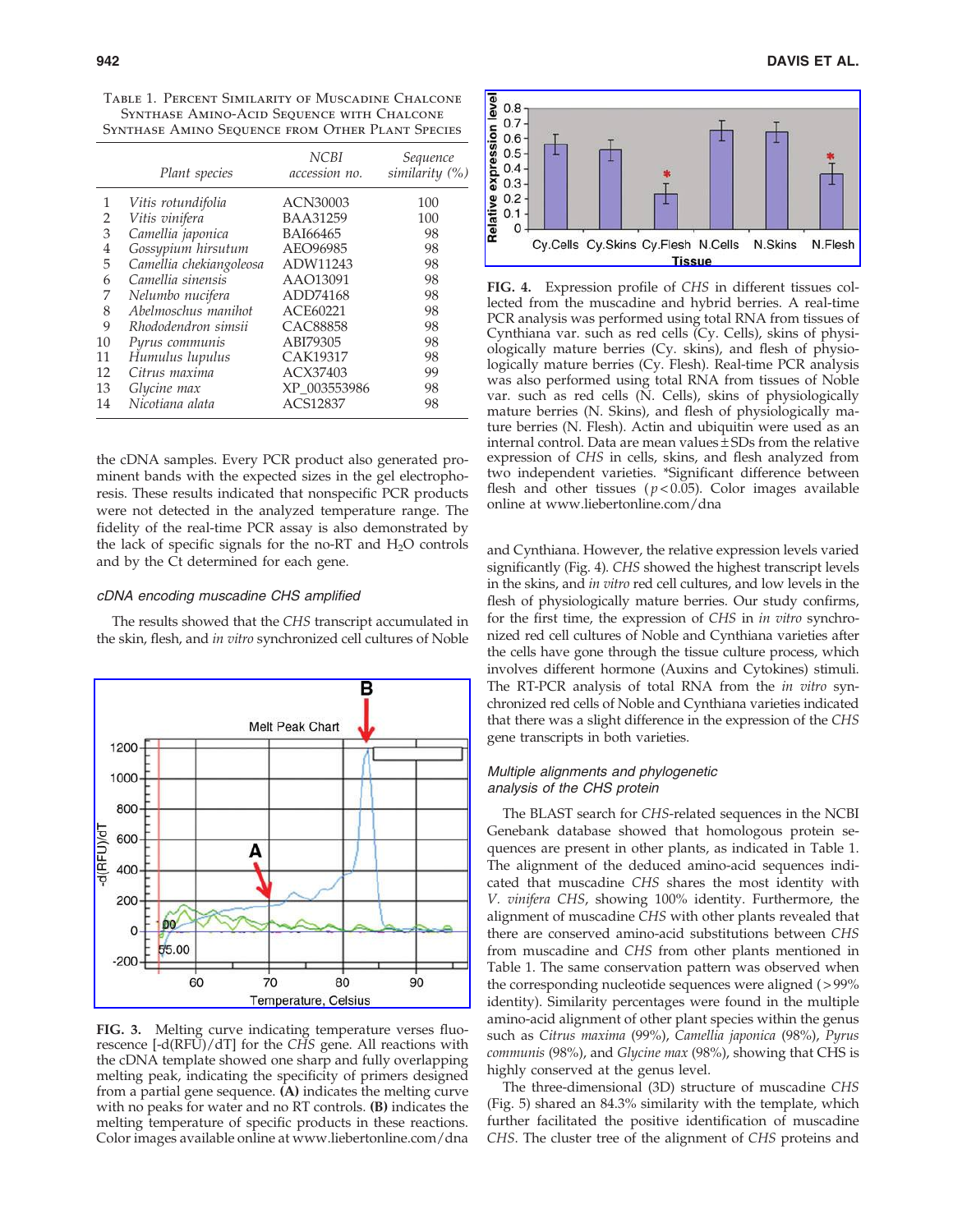

FIG. 5. The computational modeled three-dimensional structure of muscadine CHS. Color images available online at www.liebertonline.com/dna

the cladogram confirmed the close relationship between muscadine CHS and V. vinifera CHS (Fig. 6I). The phylogenetic tree was grouped into three distinct clades (Fig. 6I–III). Muscadine CHS was located in cluster I Fig. 6, while cluster II was further divided into several subgroups based on the



FIG. 6. A phylogenetic tree based on the deduced aminoacid sequence of various CHS from other plants. The muscadine CHS protein is boxed in red. Color images available online at www.liebertonline.com/dna

plant species. For example, CHS proteins from Gossypium hirsutum and Abelmoschus manihot (both in Malvaceae family) appeared in the same subgroup and those from C. japonica, C. Sinensis, and C. chekiangoleosa (all in the Theaceae family) were nested in another subgroup (Fig. 6). Our results concur with those by Zhou *et al.* (2011), which suggest that CHS is well conserved among plants of different groups and has distinct species specificity.

## **Discussion**

This study amplified a cDNA encoding muscadine CHS homolog from physiologically mature berry skins, flesh, and in vitro synchronized red cell cultures of North American native grapes and characterized its expression patterns. The expression analysis revealed that the CHS gene was highly expressed in the in vitro synchronized red cell cultures and the skin of the physiologically mature red berries of North American native grapes. The activation of specific sets of genes depends on plant development and response to environmental stimuli (Ban et al., 2003; Ageorges et al., 2006). Variations in expression can be explained by the fact that CHS mRNA and enzyme levels are highly regulated during development associated with tissue and celltype-specific accumulation of flavonoid pigments, and in response to environmental stimuli for the synthesis of flavonoid or isoflavonoids involved in adaptation (Hahlbrock and Scheel, 1989).

This study has shown that strategies for the commercial production of antioxidants such as bioavailable anthocyanins and other polyphenols should target berry skins and in vitro synchronized red cells, which have in this study been shown to harbor increased production of flavonoids. Apart from giving clear solutions in natural products research, this preliminary study demonstrates the potential of functional genomics in the systematic studies of North American native grapes. The high expression of CHS in anthocyanin-pigmented tissues (Fig. 4) confirms that CHS is responsible for anthocyanin biosynthesis in red berries, as reported earlier in other species: G. hybrida (Helariutta et al., 1995), Asiatic hybrid lily (Nakatsuka et al., 2003), Dendodrobium orchid (Mudalige-Jayawickrama et al., 2005), and Paeonia suffruticosa (Zhou et al., 2011).

Sequence analysis and comparison of the novel muscadine CHS revealed that the ORF was 1525 bp in length and putatively encoded a polypeptide of 393 amino acids, which had high similarities (98% to 100%) with CHSs from other plant species (Table 1), with a predicted molecular mass of 42.8 kDa and a pI of 6.01. Sequence analysis of the putative amino acids revealed that muscadine CHS contained the family signature and the active amino-acid residues that are highly conserved among all CHS sequences. In addition, the results of the 3D structural modeling and phylogenetic analysis indicated that muscadine CHS and CHS from V. vinifera are closely identical (Fig. 5 and 6). These findings indicate that the muscadine CHS characterized in this study is a homolog of the CHS gene, and its protein is a typical CHS protein.

## **Conclusion**

In this study, we amplified and characterized muscadine CHS and by expression analysis confirmed that CHS is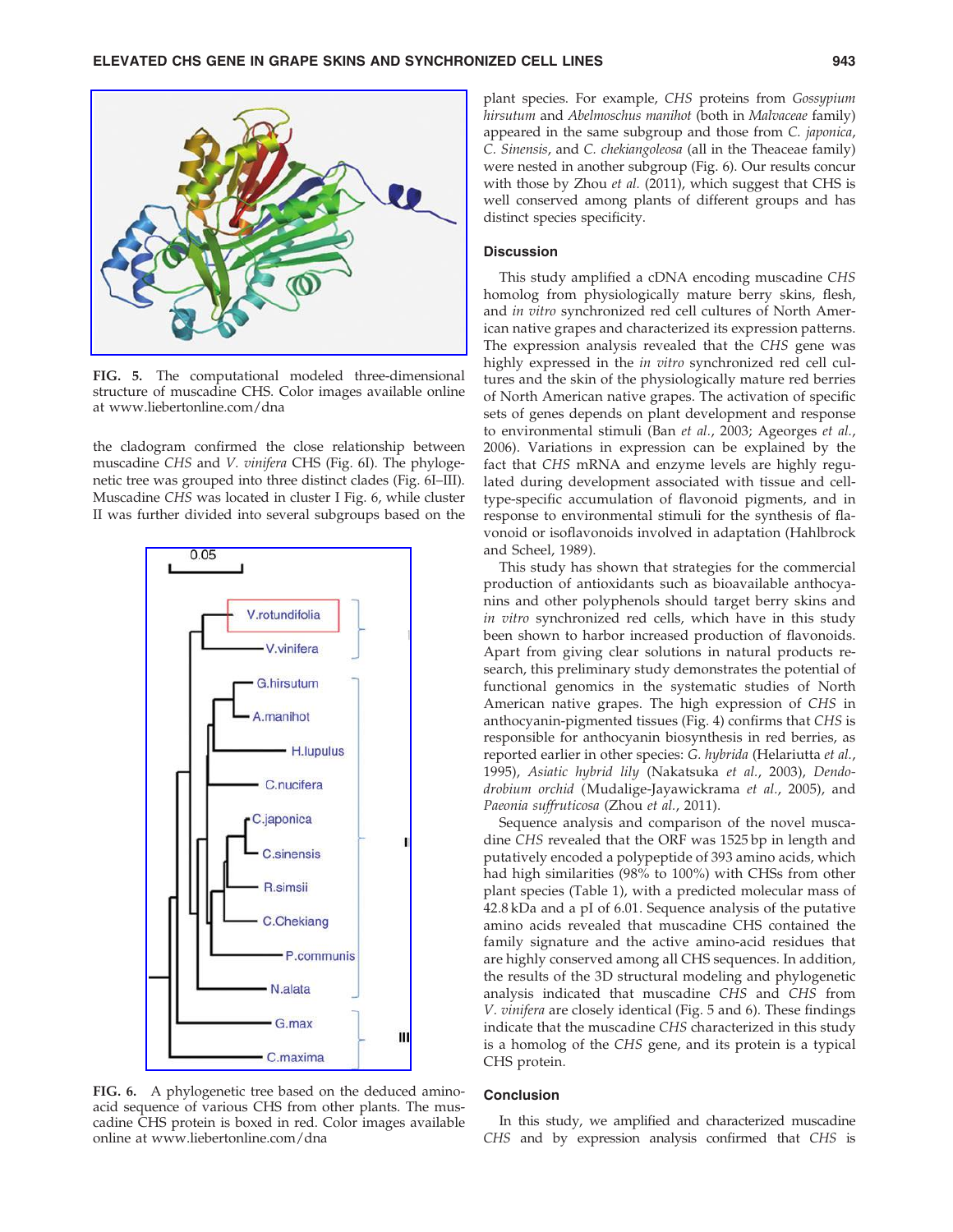involved in anthocyanin biosynthesis in the in vitro synchronized red cell cultures, skins, and flesh of Noble and Cynthiana. To our knowledge, this is the first time that CHS has been analyzed in the in vitro synchronized red cell cultures of North American native grapes. The amplification, characterization, and expression of other genes related to flavonoid accumulation in North American native grapes may pave the way to elucidate the molecular basis of berry pigmentation and can also facilitate and increase the development of in vitro red cell cultures of muscadine with more neutraceuticals compounds by manipulating the flavonoid structural and regulatory genes through functional genomics. The commercial production of in vitro synchronized red cell cultures as natural antioxidants will be a significant contribution to human medicine.

#### Acknowledgments

The authors are grateful to the Florida A&M University Dean's Office College of Agriculture and Food Science for providing Gina Davis, an undergraduate student, with a scholarship to do this work. They also thank Ms. Julian Bourne for her technical assistance. The research work was done with the financial support of the USDA/NIFA/AFRI Plant Biochemistry Program Grant # 2009-03127.

## Disclosure Statement

No competing financial interests exist.

#### References

- Ageorges, A., Fernandez, L., Vialet, S., Merdinoglu, D., Terrier, N., and Romieu, C. (2006). Four specific isogenes of the anthocyanin metabolic pathway are systematically co-expressed with the red colour of grape berries. Plant Sci 170, 372–383.
- Aharoni, A., and O'Connell, A.P. (2002). Gene expression analysis of strawberry achene and receptacle maturation using DNA microarrays. J Exp Bot 53, 2073–2087.
- Altschul, S.F., Madden, T.L., Schaffer, A.A., Zhang, J., Zhang, Z., Miller, W., and Lipman, D.J. (1997). Gapped BLAST and PSI-BLAST: a new generation of protein database search programs. Nucleic Acids Res 25, 3389–3402.
- Ban, T., Ishimaru, M., Kobayashi, S., Shiozaki, S., Goto-Yamamoto, N., and Horiuchi, S. (2003). Abscisic acid and 2,4 dichlorohenoxyaceic acid affect the expression of anthocyanin biosynthetic pathway genes in 'Kyoho' grape berries. J Horticultural Sci Biotechnol 78, 586–589.
- Bitsch, R., Netzel, M., Frank, T., Strass, G., and Bitsch, I. (2004). Bioavailability and biokinetics of anthocyanins from red grape juice and red wine. J Biomed Biotechnol 24, 293–298.
- Bennett-Lovsey, R.M., Herbert, A.D., Sternberg, M.J., and Kelley, L.A. (2008). Exploring the extremes of sequence/structure space with ensemble fold recognition in the program Phyre. Proteins 70, 611–625.
- Colova, V. (2011). Synchronized strains of subepidermal cells of muscadine (muscadine sp.) grapevine pericarp for use as a sourse of flavonoids (nutraceuticals). Patent Publication No. US 2011/0054195 A1.
- Commenges, D., Scotet, V., Renaud, S., Jacqmin-Gadda, H., Barberger-Gateau, P., and Dartigues, J.F. (2000). Intake of flavonoids and risk of dementia. Eur J Epidemiol 16, 357-363.
- Dugas, A.J., Castaneda-Acosta, J., Bonin, G.C., Price, K.L., Fischer, N.H., and Winston, G.W. (2000). Evaluation of the total

peroxyl radical-scavenging capacity of flavonoids: structureactivity relationships. J Nat Prod 63, 327–331.

- Gollop, R., Even, S., Tsolova, V., and Perl, A. (2002). Expression of the grape dihydroflavonol reductase gene and analysis of its promoter region. J Exp Bot 53, 1397–1409.
- Hahlbrock, K., and Scheel, D. (1989). Physiology and molecular biology of phenylpropanoid metabolism. Annu Rev Plant Physiol Plant Mol Biol 40, 347–364.
- Harbone, J.B. (1986). The Flavonoids. Advances in Research Since 1966, 1st edition, (Chapman and Hall, London).
- Helariutta, Y., Elomaa, P., Kotilainen, M., Griesbach, R.J., Schröder, J., and Teeri, T.H. (1995). Chalcone synthase-like genes active during corolla development are differentially expressed and encode enzymes with different catalytic properties in Gerbera hybrida (Asteracea). Plant Mol Biol 28, 47–60.
- Kiefer, F., Arnold, K., Kunzli, M., Bordoli, L., and Schwede, T. (2009). The SWISS-MODEL Repository and associated resources. Nucleic Acids Res 37, D387–D392.
- Koes, R.E., Quattrocchio, R., and Mol, J.N.M. (1994). The flavonoid biosynthetic pathway in plants: function and evolution. BioEssays 16, 123–132.
- Kumar, A., and Ellis, B.E. (2003). A family of polyketide synthase genes expressed in ripening Rubus fruits. Phytochemistry 62, 513–526.
- Mudalige-Jayawickrama, R.G., Champagne, M.M., Hieber A.D., and Kuehnle, A.R. (2005). Cloning and characterization of two anthocyanin biosynthetic genes from Dendrobium orchid. J Am Soc Hortic Sci 130, 611–618.
- Nakatsuka, A., Izumi, Y., and Yamagishi, M. (2003). Spatial and temporal expression of chalcone synthase and dihydroflavonol 4-reductase genes in the Asiatic hybrid lily. Plant Sci 165, 759–767.
- Notredame, C., Higgins, G.D., and Heringa, J. (2000). T-coffee: A novel method for fast and accurate multiple sequence alignment. J. Mol. Biol. 302, 205–217.
- Passamonti, S., Vrhovsek, U., Vanzo, A., and Mattivi, F. (2005). Fast access of some grape pigments to the brain. J Agric Food Chem 53, 7029–7034.
- Samuelian, S.K., Simova, E.P., and Colova, V.M. (2009a). Chalcone synthase gene (CHS1) expressed in the North American 'Noble' muscadinia var. during ripening.
- Samuelian, S.K., Camps, C., Kappel, C., Simova, E.P., Delrot, S., and Colova, V. (2009b). Differential screening of overexpressed genes involved in flavonoid biosynthesis in North American native grapes: 'Noble' muscadinia var. and 'Cynthiana' astevalis var. Plant Sci 177, 211–221.
- Szalma, S.J., Snook, M.E., Bushman, B.S., Houchins, K.E., and McMullen, M.D. (2002). Duplicate loci as QTL: The role of chalcone synthase loci in flavone and phenylpropanoid biosynthesis in Maize. Crop Sci 42, 1679-1687.
- Sugihara, N., Arakawa, T., Ohnishi, M., and Furuno, K. (1999). Anti- and pro-oxidative effects of flavonoids on metal-induced lipid hydroperoxidedependent lipid peroxidation in cultured hepatocytes loaded with alphalinolenic acid. Free Radic Biol Med 27, 1313–1323.
- Tamura, K., Dudley, J., Nei, M., and Kumar, S. (2007). MEGA4: Molecular Evolutionary Genetics Analysis (MEGA) software version 4.0. Mol Biol Evol 24, 1596–1599.
- Tuteja, J. H., and Vodkin, L.Q. (2008). Structural features of the endogenous CHS silencing and target loci in the soybean genome. Crop Sci 48, S49–S68.
- Trevisanato, S.I., and Kim, Y.I. (2000). Tea and health. Nutr Rev 58, 1–10.